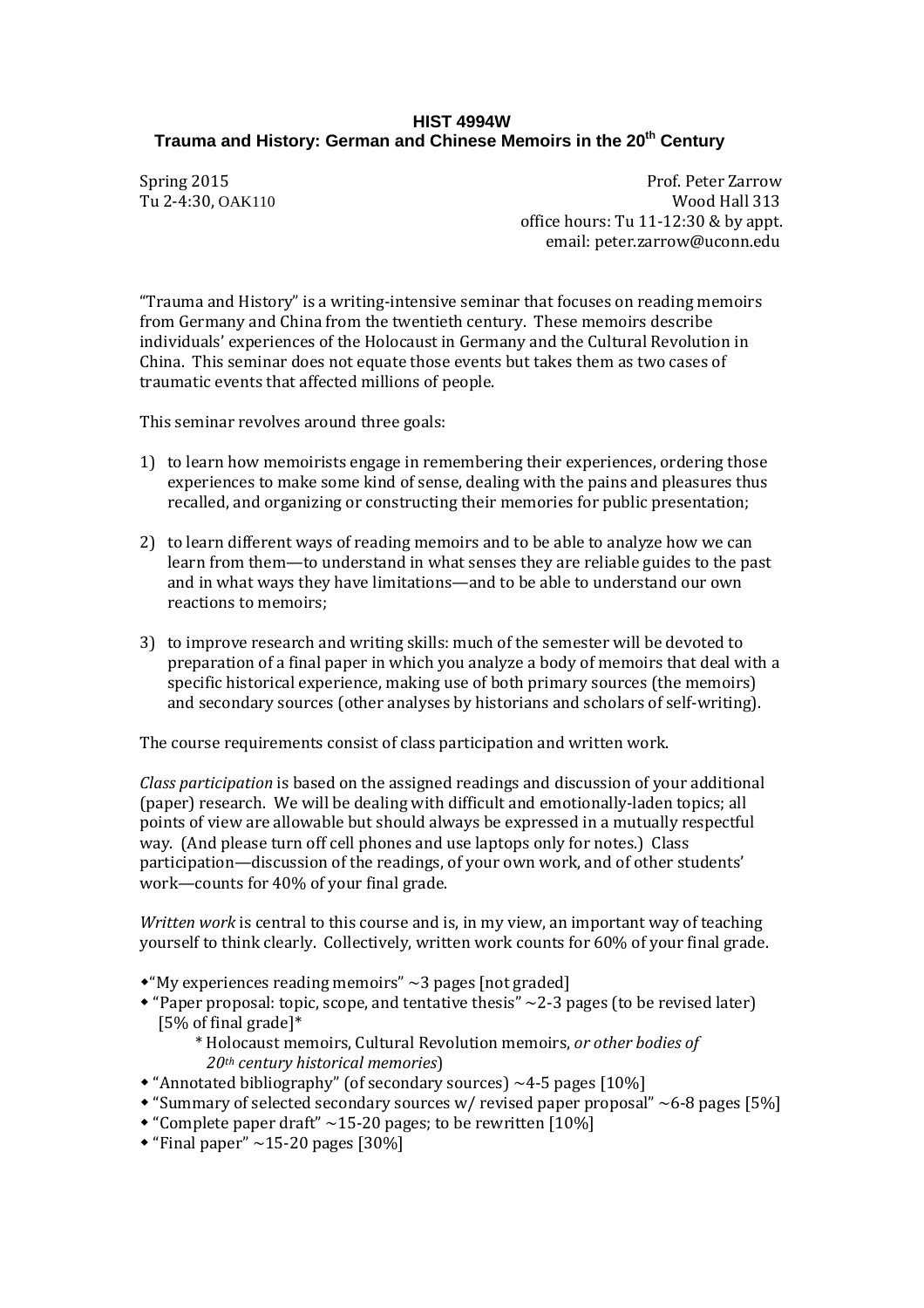*According to university-wide policies for W courses, you cannot pass this course unless you receive a passing grade for its writing components.*

Late work will be penalized 10 points for each day late. *Assignments should be emailed to me* before *class* AND *a hardcopy brought to class*.

In your written work, citations should follow the *Chicago Manual of Style*, in the Babbidge Reference Room (Z253.U69 2010). This applies to the last three writing assignments ("Summary," "Draft," and "Final paper").

# **Further Notes:**

1. You are welcome to work with the University Writing Center, which can schedule individual tutorials for you. Se[e http://writingcenter.uconn.edu/.](http://writingcenter.uconn.edu/)

2. Plagiarism is not tolerated. See [http://irc.uconn.edu/PlagiarismModule/intro\\_m.htm.](http://irc.uconn.edu/PlagiarismModule/intro_m.htm) Students caught plagiarizing will receive an automatic F and may be reported to the university.

3. Provisions will be made for students with disabilities.

See http://www.csd.uconn.edu/accommodation\_services.html

#### **READINGS**

Six books are required for this course and can be obtained at the UConn Co-op:

Rae Yang, *Spider Eaters: A Memoir*

Peter Gay, *My German Question: Growing Up in Nazi Berlin*

Gao Yuan, *Born Red* 

Elie Weisel, *Night*

Primo Levy, *Survival in Auschwitz*

Feng Jicai, *Ten Years of Madness* 

## CLASS SCHEDULE

Jan. 20: introduction to course

- Jan. 27: discussion of Yang, 1-129 Library tour \*Writing assignment due: "My experiences reading memoirs"
- Feb. 3: discussion of Yang, 130-287
- Feb. 10: discussion of Gay, 1-110 Discussion of paper proposal ideas

Feb. 17: discussion of Gay, 111-206 \*"Paper proposal" due

## Feb. 24: reports on memoir studies \*"Annotated bibliography due"